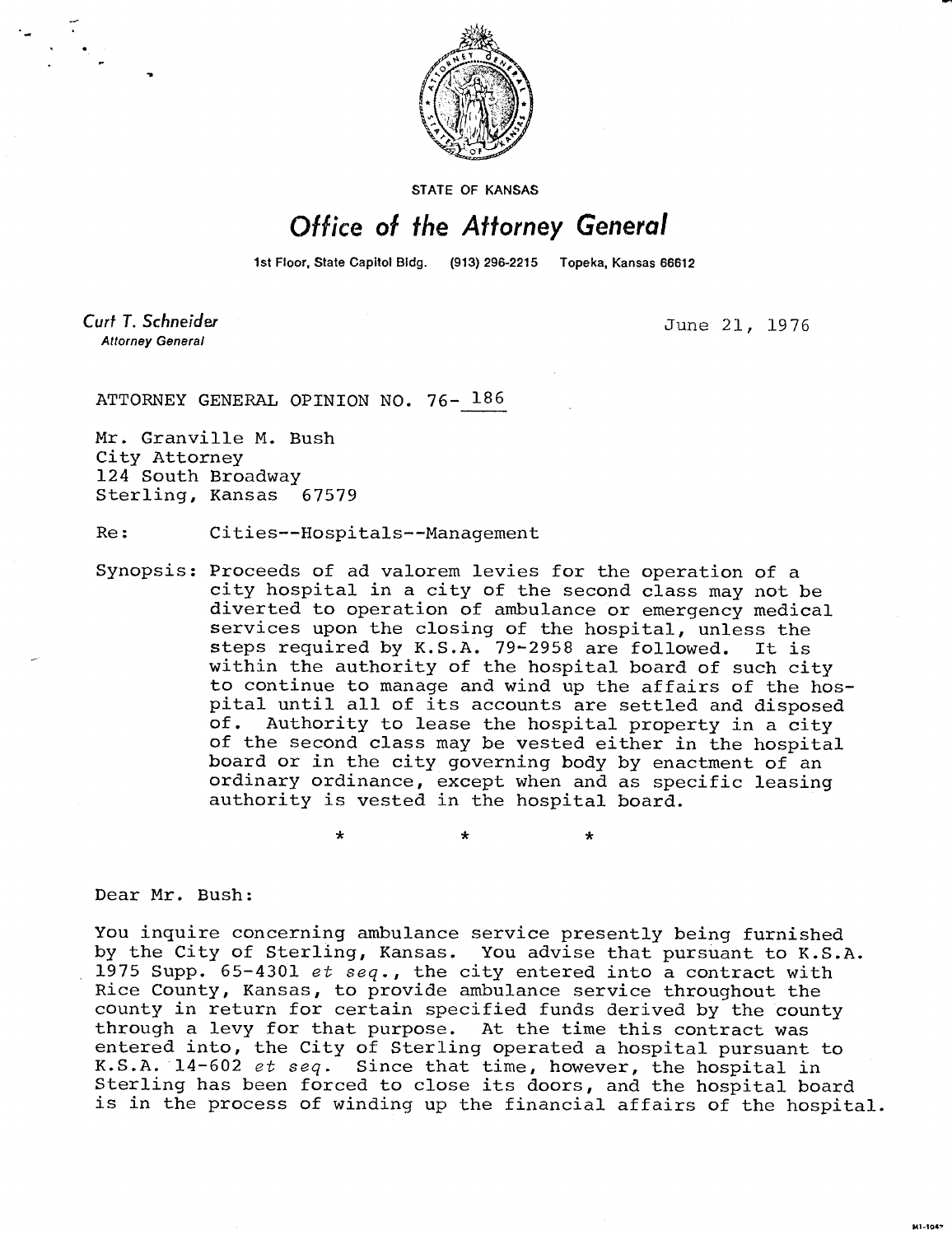Mr. Granville M. Bush Page Two June 21, 1976

You inquire, first, whether the City of Sterling may use monies which are the proceeds of a levy for the operation of the hospital for 1976 for the continued operation of the ambulance service, along, of course, with funds received from Rice County under the contract described above. Article 11, § 5 of the Kansas Constitution states thus:

> "No tax shall be levied except in pursuance of a law, which shall distinctly state the object of the same; to which object only such tax shall be applied."

The use of the proceeds of any ad valorem tax is governed by this provision. Thus, the proceeds of any levy which was made for the purpose of equipping, maintaining, operating or improving the hospital must be spent for that purpose. The hospital having closed, they may not be diverted to another purpose, except by following the procedure specified by K.S.A. 79-2958. Thus, it is my opinion that funds presently on hand which are derived from city ad valorem taxes for the operation of the hospital may not lawfully be diverted from that purpose, upon the closing of the hospital, to the operation of ambulance service except as and when the steps required by K.S.A. 79-2958 are followed.

Secondly, you ask whether the hospital board may continue to serve to wind up the affairs of the hospital and to operate the ambulance<br>for the City of Sterling. The powers of the hospital board of trusfor the City of Sterling. The powers of the hospital board of trustees are set out at K.S.A. 14-605. In my opinion, those powers properly extend to the winding up of all the affairs of the hospital. However, for those powers extend to all things necessary and desirable for the "economical and proper conduct [of the hospital] not inconsistent with the act and the ordinances of the city." The board has "exclusive control of the expenditure of all moneys collected to the credit of the hospital," and of necessity, must continue to exercise its powers until accounts of the hospital are properly settled and disposed of. However, on the face of the cited statute and others in article 6, chapter 14, K.S.A., the board has no statutory authority for the operation of ambulance and emergency medical services provided by the city or county under K.S.A. 1975 Supp. 65-4301  $et$   $seq$ . The city might by ordinance assign responsibility for operation of the ambulance service to the hospital board. However, the statutory authority of the hospital board does not on its face extend to the operation and supervision of ambulance and emergency medical services under K.S.A. 1975 Supp. 65-4301 et seq.

You inquire, further, whether the City of Sterling may lease the hospital building to a private organization for the operation of a nursing home or skilled nursing home when the building is no longer